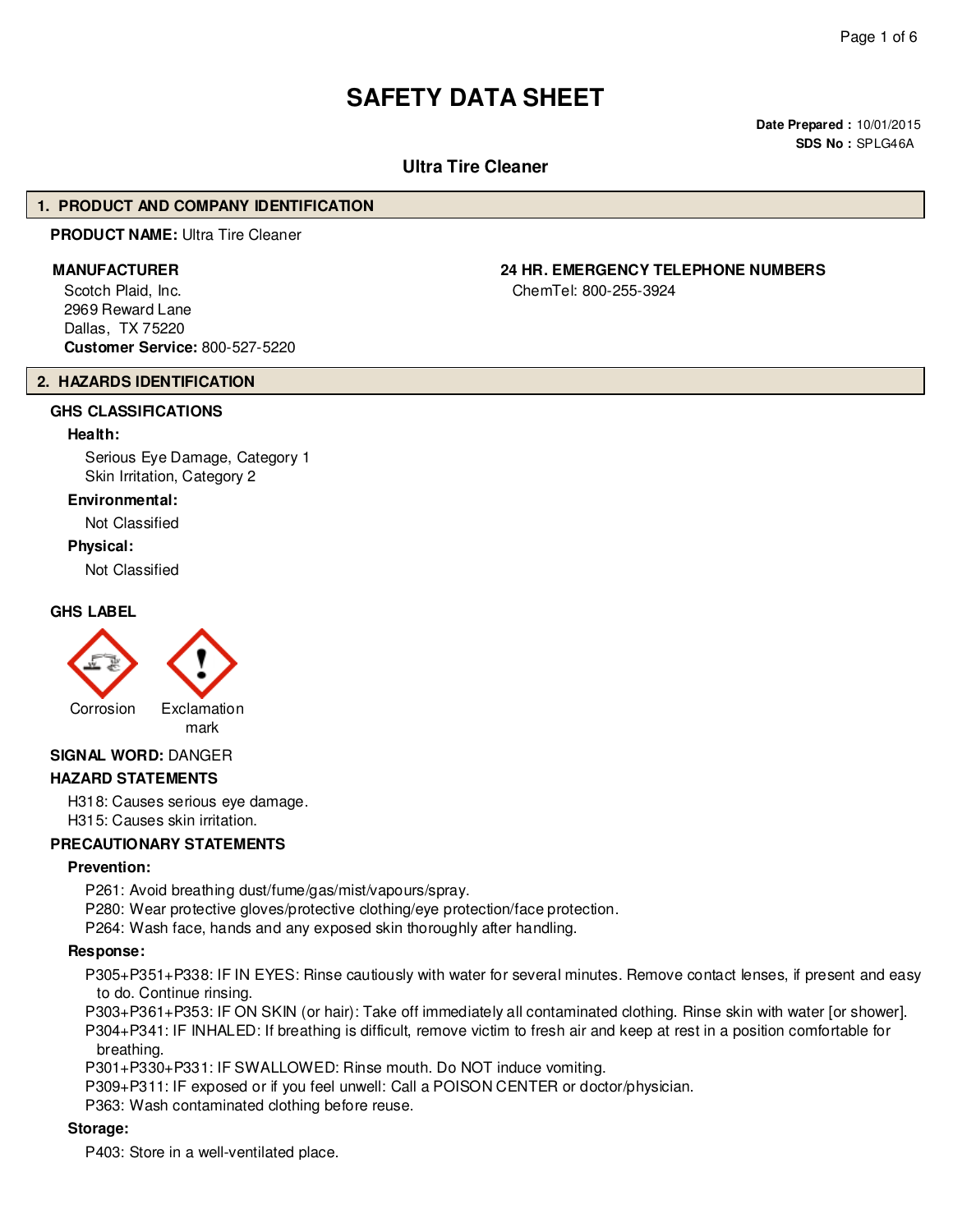P234: Keep only in original packaging.

P102: Keep out of reach of children.

#### **Disposal:**

P501: Dispose of contents/container to ...

| 3. COMPOSITION / INFORMATION ON INGREDIENTS                          |           |                    |  |
|----------------------------------------------------------------------|-----------|--------------------|--|
| <b>Chemical Name</b>                                                 | $Wt.\%$   | <b>CAS</b>         |  |
| Glycine, N,n'-1,2-ethanediylbis[n-(carboxymethyl)-, Tetrasodium Salt | 15 - 20   | 64-02-8            |  |
| Sodium C14-C16 Olefin Sulfonate                                      |           | 15 - 20 68439-57-6 |  |
| Silicic Acid (H2SiO3), Disodium Salt                                 | $5 - 10$  | 6834-92-0          |  |
| 2- Butoxyethanol                                                     | $1 - 5$   | $111 - 76 - 2$     |  |
| Ethanol, 2-amino-                                                    | $0.5 - 2$ | 141-43-5           |  |
| Sodium Hydroxide                                                     |           | 1310-73-2          |  |

#### **4. FIRST AID MEASURES**

**EYES:** Hold eyelids apart and flush eyes with plenty of water for at least 15 minutes. Remove contact lenses if present.

**SKIN:** Wash with soap and water. Get medical attention if irritation develops or persists.

**INGESTION:** Do NOT induce vomiting. Never give anything by mouth to an unconscious person. Rinse mouth with water. Consult a physician.

**INHALATION:** Remove victim to fresh air. If irritation persists, get medical attention.

# **SIGNS AND SYMPTOMS OF OVEREXPOSURE**

**EYES:** Contact causes serious eye irritation and/or damage.

**SKIN:** Contact causes serious skin irritation and/or burns.

**INGESTION:** May cause headache and nausea.

**INHALATION:** May cause drowsiness and/or dizziness.

**ACUTE EFFECTS:** Eye contact may cause stinging, tearing, redness and blurred vision. Skin contact may cause redness and pain.

**CHRONIC EFFECTS:** Repeated or prolonged exposure to the skin may cause dermatitis. Ingestion may cause nausea, weakness and central nervous systems effects.

**NOTES TO PHYSICIAN:** Treat symptomatically

# **5. FIRE FIGHTING MEASURES**

**FLAMMABLE CLASS:** Not flammable or combustible

**EXTINGUISHING MEDIA:** Use extinguishing measures that are appropriate for the local circumstance and the surrounding environment.

**EXPLOSION HAZARDS:** None known.

**FIRE FIGHTING EQUIPMENT:** Use personal protective equipment

**HAZARDOUS DECOMPOSITION PRODUCTS:** CO, CO<sub>2</sub>, Oxides of Sulfur and Nitrogen

# **6. ACCIDENTAL RELEASE MEASURES**

**SMALL SPILL:** After removal, flush contaminated area thoroughly with water.

**LARGE SPILL:** Dike spilled material or otherwise contain material to ensure runoff does not reach into soil, ditches, sewers and / or groundwater. Transfer material into suitable containers for proper disposal in accordance with local, state and federal regulations.

# **ENVIRONMENTAL PRECAUTIONS**

**WATER SPILL:** Do not allow material to contaminate waterways.

**LAND SPILL:** Do not allow material to contaminate the soil.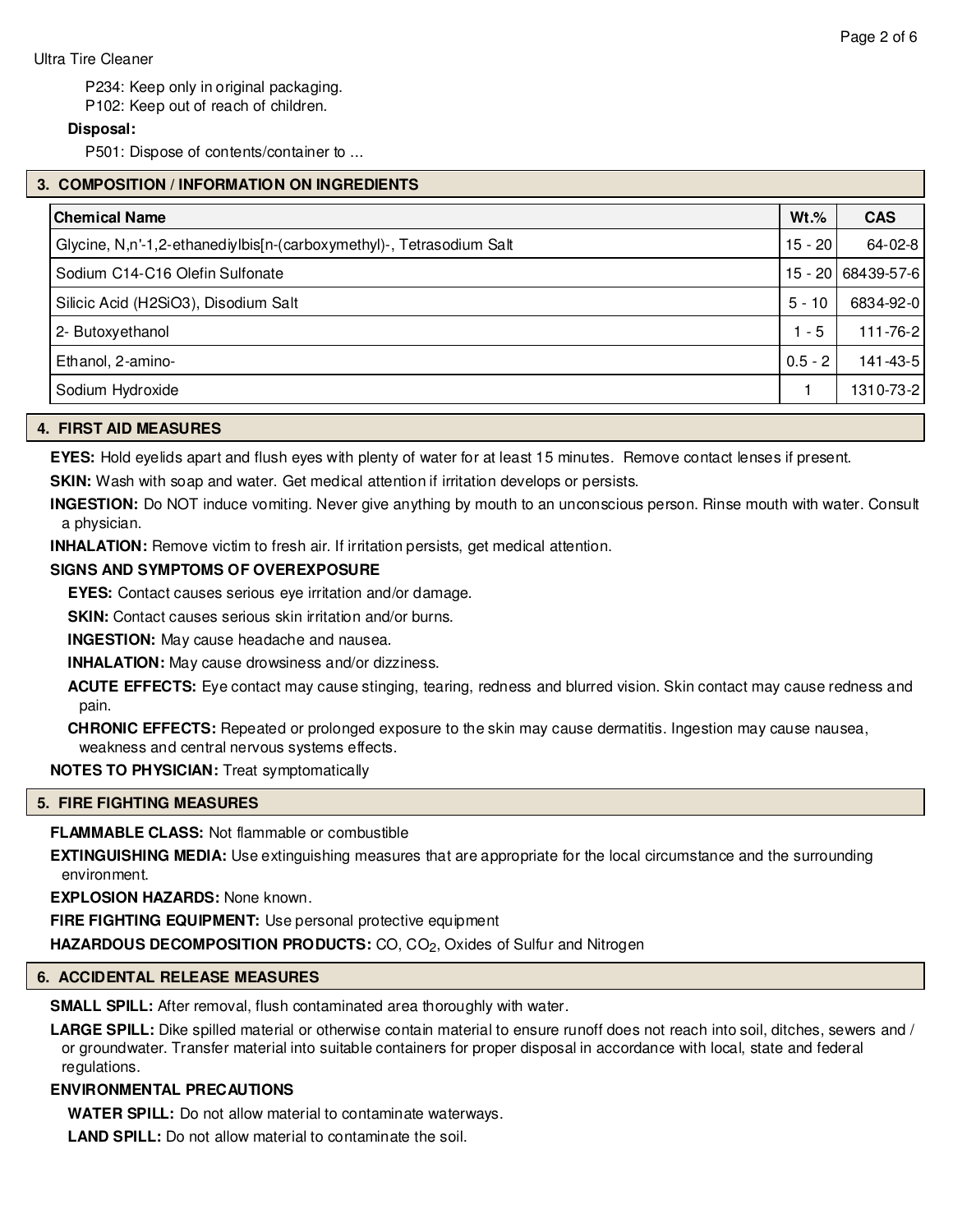**GENERAL PROCEDURES:** Ensure clean-up is conducted by trained personnel only. Refer to protective measures listed in Sections 7 and 8.

**SPECIAL PROTECTIVE EQUIPMENT:** For personal protection see section 8.

**COMMENTS:** Inform appropriate managerial or supervisory personnel of all environmental releases. Prevent further leakage or spillage if safe to do so.

#### **7. HANDLING AND STORAGE**

**GENERAL PROCEDURES:** Handle in accordance with good industrial hygiene and safety procedures. Use personal protection recommended in Section 8. Follow all product label instructions.

**HANDLING:** Wash face, hands and any exposed skin thoroughly after handling. Avoid breathing vapors or mists.

**STORAGE:** Keep out of reach of children. Store in original container in a cool, dry and well ventilated area.

# **8. EXPOSURE CONTROLS / PERSONAL PROTECTION**

#### **EXPOSURE GUIDELINES**

| OSHA HAZARDOUS COMPONENTS (29 CFR1910.1200) |             |                        |                                     |     |                   |                     |                   |
|---------------------------------------------|-------------|------------------------|-------------------------------------|-----|-------------------|---------------------|-------------------|
|                                             |             | <b>EXPOSURE LIMITS</b> |                                     |     |                   |                     |                   |
|                                             |             |                        | <b>ACGIH TLV</b><br><b>OSHA PEL</b> |     |                   | <b>Supplier OEL</b> |                   |
| <b>Chemical Name</b>                        |             | ppm                    | mg/m <sup>3</sup>                   | ppm | mg/m <sup>3</sup> | ppm                 | mg/m <sup>3</sup> |
|                                             | <b>TWA</b>  |                        |                                     |     |                   | NL.                 | <b>NL</b>         |
| Sodium C14-C16 Olefin Sulfonate             | <b>STEL</b> |                        |                                     |     |                   | NL.                 | <b>NL</b>         |
|                                             | <b>TWA</b>  | 50                     | 240                                 | 20  | 97                | NL.                 | <b>NL</b>         |
| 2- Butoxyethanol                            | <b>STEL</b> |                        |                                     |     |                   | <b>NL</b><br>NL.    | <b>NL</b>         |
| Ethanol, 2-amino-                           | <b>TWA</b>  | 3                      | 6                                   | 3   | 7.5               |                     | <b>NL</b>         |
|                                             | <b>STEL</b> |                        |                                     | 6   | 15                | <b>NL</b>           | <b>NL</b>         |
| Sodium Hydroxide                            | <b>TWA</b>  |                        | $\mathbf{2}$                        |     | 2                 |                     |                   |

**ENGINEERING CONTROLS:** None usually needed.

# **PERSONAL PROTECTIVE EQUIPMENT**

**EYES AND FACE:** Safety glasses with side shields.

**SKIN:** Chemical resistant gloves.

**RESPIRATORY:** No personal respiratory equipment normally required.

**PROTECTIVE CLOTHING:** Wear suitable protective clothing to prevent contact with skin.

**WORK HYGIENIC PRACTICES:** Wash contaminated clothing before reuse. Wash face, hands and any exposed skin thoroughly after handling.

**OTHER USE PRECAUTIONS:** Protective clothing and equipment should be in accordance with 29 CFR 1910.132 and 1910.133. **COMMENTS:** Eyewash stations and safety showers should always be in place where chemicals are handled and stored.

# **9. PHYSICAL AND CHEMICAL PROPERTIES**

**PHYSICAL STATE:** Liquid **ODOR:** Mild Solvent **ODOR THRESHOLD:** Not determined for this mixture. **APPEARANCE:** Clear liquid **COLOR:** Green **pH:** 12.5 to 13.5 (full strength) **PERCENT VOLATILE:** (w/w): 65-75% mostly as water. **FLASH POINT AND METHOD:** NA = Not Applicable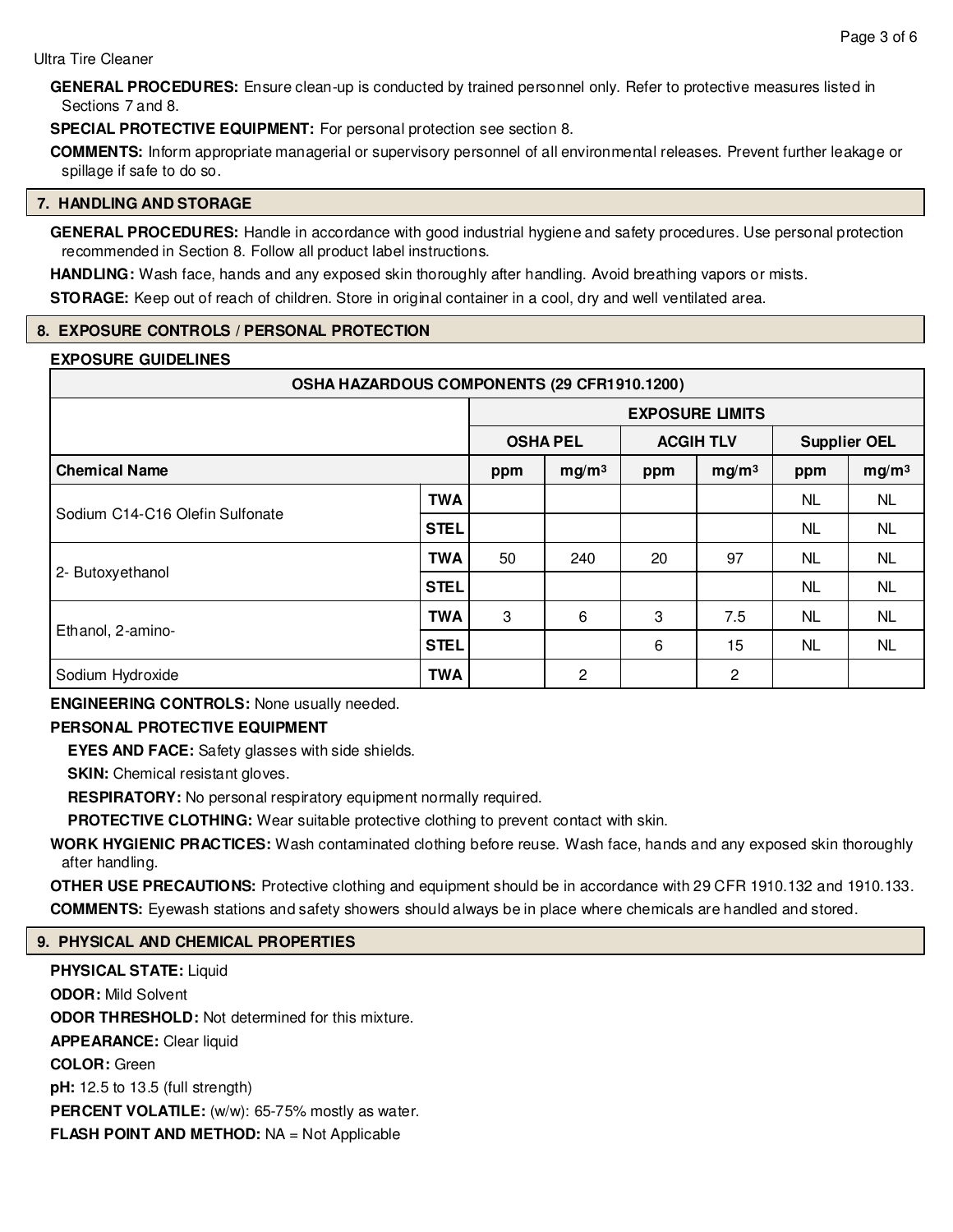**FLAMMABLE LIMITS:** NA = Not Applicable **AUTOIGNITION TEMPERATURE:** NA = Not Applicable **VAPOR PRESSURE:** Not determined for this mixture. **BOILING POINT:** Near that of water **FREEZING POINT:** Near that of water. **THERMAL DECOMPOSITION:** NA = Not Applicable **SOLUBILITY IN WATER:** Complete **EVAPORATION RATE:** Near that of water. **SPECIFIC GRAVITY:** 1.1 to 1.105 g/ml **VISCOSITY:** Water thin. **(VOC):** 3.000 to 6.000 (Weight %) **OXIDIZING PROPERTIES:** This product is not classified as oxidizing

# **10. STABILITY AND REACTIVITY**

**REACTIVITY:** Stable under normal conditions.

**HAZARDOUS POLYMERIZATION: Will not occur.** 

**STABILITY:** Stable under normal conditions.

**CONDITIONS TO AVOID:** Excessive heat or cold.

**POSSIBILITY OF HAZARDOUS REACTIONS:** No dangerous reaction known under conditions of normal use.

**HAZARDOUS DECOMPOSITION PRODUCTS:** Oxides of carbon, nitrogen and sulfur.

**INCOMPATIBLE MATERIALS:** Strong oxidizing agents, acids and bases.

# **11. TOXICOLOGICAL INFORMATION**

#### **ACUTE**

| <b>Chemical Name</b>                                                 | ORAL $LD_{50}$              | <b>DERMAL LD<sub>50</sub></b>    | <b>INHALATION</b><br>$LC_{50}$  |
|----------------------------------------------------------------------|-----------------------------|----------------------------------|---------------------------------|
| Glycine, N,n'-1,2-ethanediylbis[n-(carboxymethyl)-, Tetrasodium Salt | 3030 mg/kg<br>(rat)         | $> 5000$ mg/kg<br>(rabbit)       | Not determined                  |
| Sodium C14-C16 Olefin Sulfonate                                      | 2079 to 2340<br>mg/kg (rat) | 6300 to 160000<br>mg/kg (rabbit) | 52 to 206 mg/l<br>(rat) Aerosol |
| Silicic Acid (H2SiO3), Disodium Salt                                 | 600 mg/kg (rat)             | No data                          | No data                         |
| 2- Butoxyethanol                                                     | $1300$ mg/kg<br>(rat)       | $>$ 2000 mg/kg<br>(rat)          | 4.9 mg/l $(rat)$<br>Aerosol     |
| Sodium Hydroxide                                                     | No data                     | 1350 mg/kg<br>(rabbit)           | No data                         |

**EYE EFFECTS:** Causes serious eye irrtation and/or damage.

**SKIN EFFECTS:** Causes severe skin irritation and/or burns.

#### **CARCINOGENICITY**

| <b>Chemical Name</b> | <b>IARC</b><br><b>Status</b> | <b>Other</b>         |
|----------------------|------------------------------|----------------------|
| 2- Butoxyethanol     | Group 3                      | <b>ACGIH</b><br>(A3) |

**IARC:** IARC (Group 3) components are "not classifiable as human carcinogens"

**NTP:** No ingredient in this product is present at levels greater than or equal to 0.1% is identified as a known or anticipated carcinogen by NTP.

**OSHA:** No ingredient in this product is present at levels greater than or equal to 0.1% is identified as a carcinogen or potential carcinogen by OSHA.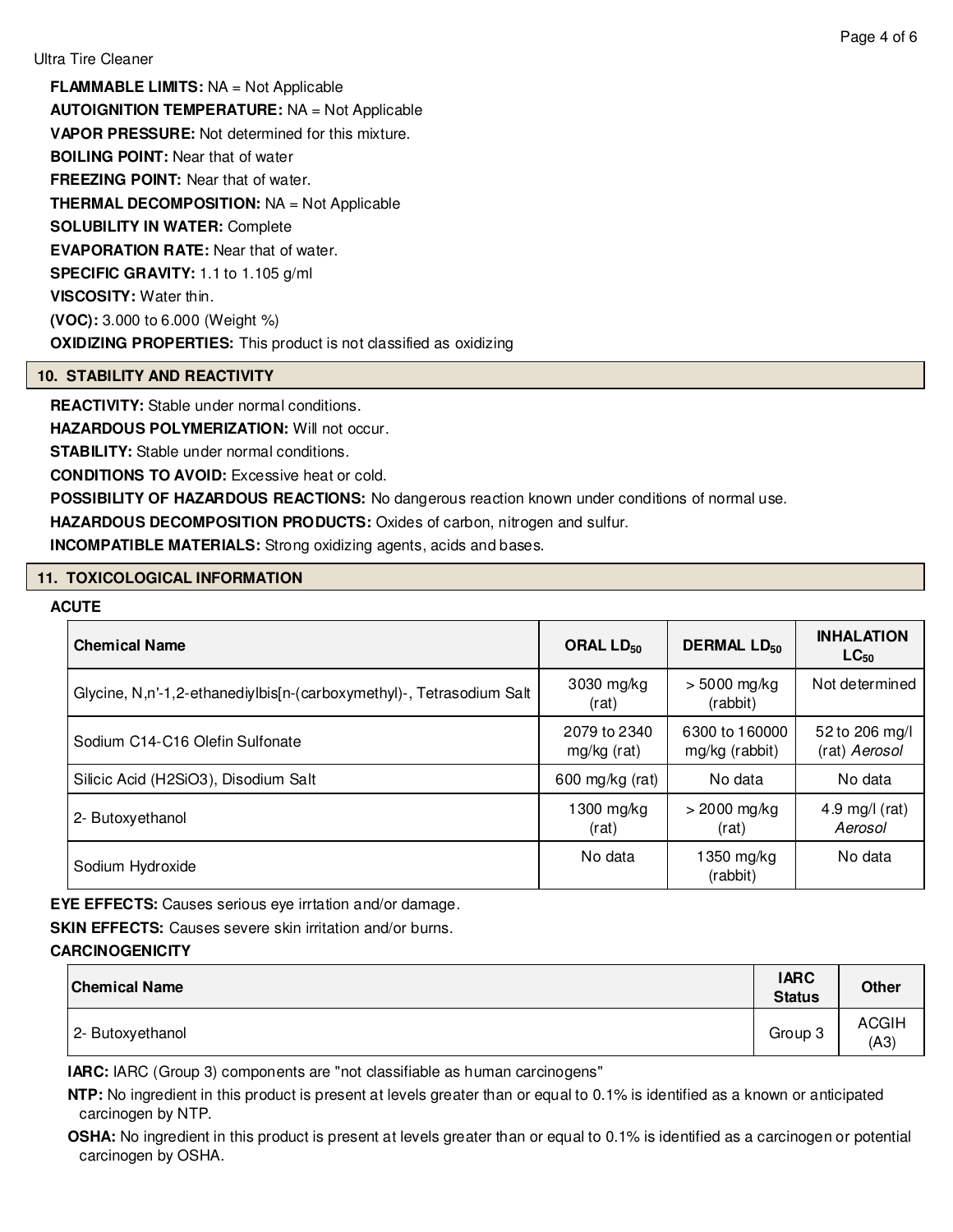**Notes:** ACGIH (A3) - Animal Carcinogen

**TARGET ORGANS:** Contains material which may cause damage to the following organs: blood, kidneys, liver, lymphatic system, upper respiratory tract and the central nervous system.

#### **12. ECOLOGICAL INFORMATION**

**ECOTOXICOLOGICAL INFORMATION:** This product is not classified as environmentally hazardous. However, this does not exclude the possibility that large or frequent spills can have a harmful or damaging effect on the environment.

**BIOACCUMULATION/ACCUMULATION:** The potential for bioconcentration in organisms is low.

**DISTRIBUTION:** Not determined for this mixture.

# **AQUATIC TOXICITY (ACUTE)**

**96-HOUR LC50:** Not determined for this mixture.

**48-HOUR EC50:** Not determined for this mixture.

**96-HOUR EC50:** Not determined for this mixture.

**CHEMICAL FATE INFORMATION:** This product is expected to be readily biodegradable.

#### **13. DISPOSAL CONSIDERATIONS**

**DISPOSAL METHOD:** Follow all Federal, State and Local Regulations appropriate for this material.

**PRODUCT DISPOSAL:** Wastewater resulting from this product should be directed to a proper waste water treatment facility.

**EMPTY CONTAINER:** Empty containers should be taken to an approved waste handling site for recycling or disposal. Do not reuse empty containers.

#### **14. TRANSPORT INFORMATION**

# **DOT (DEPARTMENT OF TRANSPORTATION)**

**PROPER SHIPPING NAME:** Not regulated as dangerous goods.

#### **ROAD AND RAIL (ADR/RID)**

**PROPER SHIPPING NAME:** Not regulated as dangerous goods.

**COMMENTS:** The shipper / consignor / sender is responsible to ensure that the packaging, labeling and markings are in compliance with the selected mode of transport.

#### **15. REGULATORY INFORMATION**

#### **UNITED STATES**

# **SARA TITLE III (SUPERFUND AMENDMENTS AND REAUTHORIZATION ACT)**

**311/312 HAZARD CATEGORIES:** Acute Health Hazard, Chronic Health Hazard

**FIRE:** No **PRESSURE GENERATING:** No **REACTIVITY:** No **ACUTE:** Yes **CHRONIC:** Yes

# **EPCRA SECTION 313 SUPPLIER NOTIFICATION**

| <b>Chemical Name</b> | $Wt.$ %                  | $\sim$ $\sim$<br>uaj |
|----------------------|--------------------------|----------------------|
| 2- Butoxyethanol     | $\overline{\phantom{a}}$ | -76-2                |

# **CERCLA (COMPREHENSIVE ENVIRONMENTAL RESPONSE, COMPENSATION, AND LIABILITY ACT)**

| <b>Chemical Name</b> | $Wt.\%$ | <b>CERCLA</b><br>DC<br>שח |
|----------------------|---------|---------------------------|
| Sodium Hydroxide     |         | ,000                      |

**CALIFORNIA PROPOSITION 65:** This product contains trace amounts of Ethylene Oxide. CAS# 75-21-8

**OSHA HAZARD COMM. RULE:** This product is a "Hazardous Chemical" as defined by the OSHA Hazard Communication Standard, 29 CFR 1910.1200.

#### **16. OTHER INFORMATION**

**REASON FOR ISSUE:** New SDS format